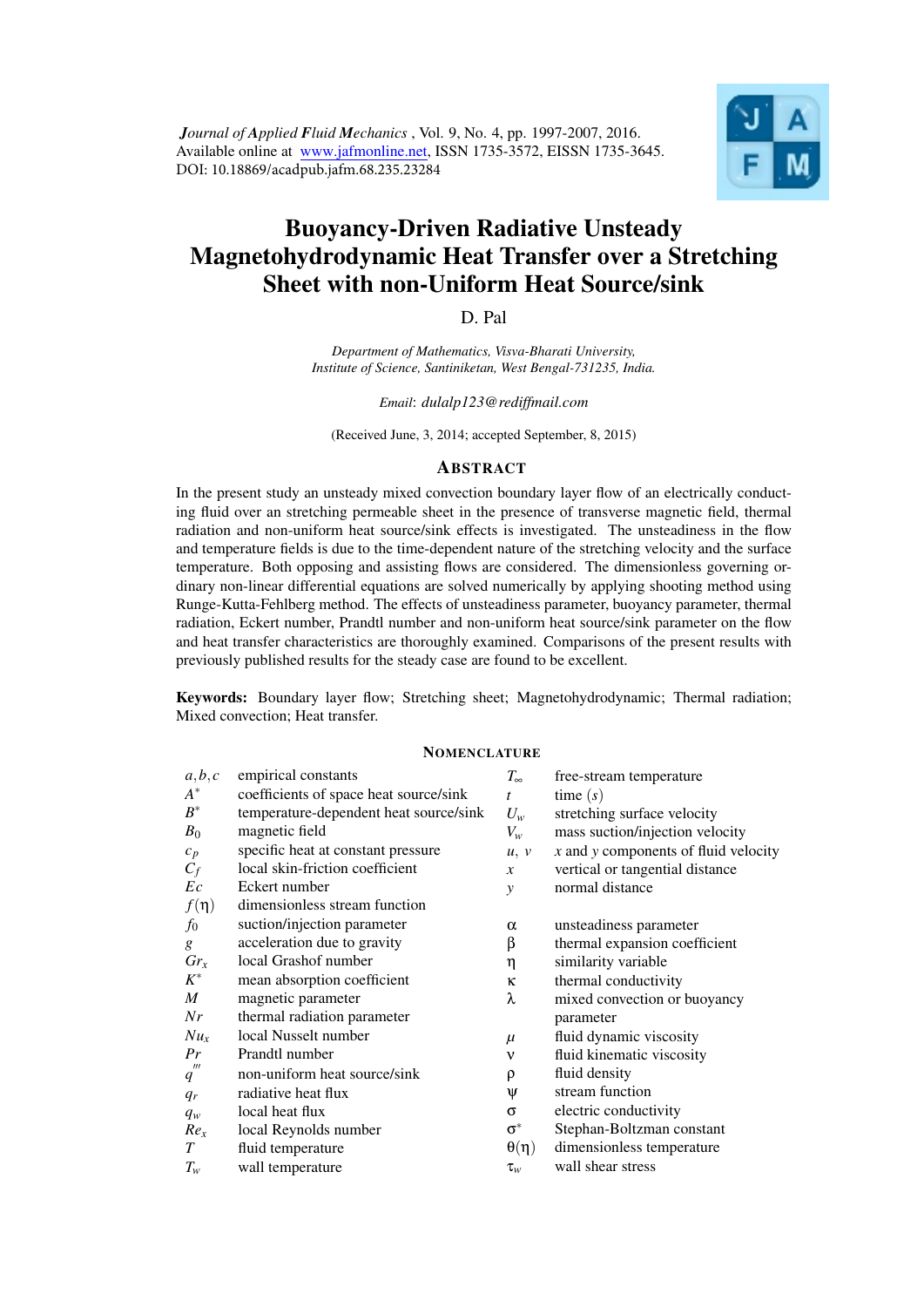### 1. INTRODUCTION

The problem of flow and heat transfer induced by continuous stretching heated surface is important as it has many practical applications in the manufacturing processes with obvious relevance to polymer extrusion, in which the extrudate emerges from a narrow slot. For instance, in a melt-spinning process, the extrudate from the die is generally drawn and simultaneously stretched into a filament or sheet, which is thereafter solidified through rapid quenching or gradual cooling by direct contact with water or chilled metal rolls. In fact, stretching will bring in an unidirectional orientation to the extrudate, thereby improving the quality of the final product considerably which greatly depends on the flow and heat transfer mechanisms. Glass blowing, wire drawing, continuous casting, and spinning of fibers also involve the flow due to a stretching surface. Tsou *et al.* (1967) considered the effect of heat transfer on a continuously moving surface with a constant velocity. Dutta *et al.* (1985) determined the temperature distribution in the flow over a stretching surface subject to uniform heat flux. Vajravelu and Hadjinicolaou (1997) studied flows and heat transfer characteristics in an electrically conducting fluid near an isothermal sheet. Ravindranath *et al.* (2010) discussed the combined effect of convective heat and mass transfer on hydromagnetic electrically conducting viscous, incompressible fluid through a porous medium in a vertical channel bounded by flat walls. Recently, Basiri Parsa *et al.* (2013) presented MHD boundary-layer flow over a stretching surface with internal heat generation or absorption.

All the above mentioned studies deal with stretching surface by considering flow to be steady. Not much attention has been given in the above studies when the stretching force and surface temperature are varying with time. Several authors (Na and Pop, 1996; Andersson *et al.*, 2000) studied the heat transfer in a liquid film on an unsteady stretching surface by using a similarity method to transform governing timedependent boundary layer equations into a set of ordinary differential equations. Elbashbeshy and Bazid (2004) have presented similarity solutions of the boundary layer equations in the study of unsteady flow and heat transfer over an unsteady stretching sheet. Ishak *et al.* (2009a) analyzed the unsteady laminar boundary layer flow over a continuously stretching permeable surface with prescribed wall temperature. Xu and Liao (2005) presented an accurate series solution for an unsteady MHD flow of a non-Newtonian fluid over a non-impulsively stretching flat sheet. Ali and Magyari (2007) studied the unsteady fluid and heat flow induced by a submerged stretching surface while its steady motion is slowed down gradually.

A new dimension is added to the study of flow and heat transfer in a viscous fluid over a stretching surface by considering the effect of thermal radiation. The radiative effects have important applications in physics and engineering particularly, in the space technology and high temperature processes. But very little is known about the effects of thermal radiation on the boundary layer flows. Thermal radiation effects might play a significant role in controlling heat transfer process in polymer processing industry. The quality of the final product depends to a great extent on the heat controlling factors and the knowledge of radiative heat transfer in the system which leads to a desired product of sought characteristics. The effect of radiation on heat transfer problems have been studied by Hossain and Takhar (1996). The radiation effect on heat transfer of a micropolar fluid past a continuously moving plate was investigated by Raptis (1998). Pal and Malashetty (2008) have presented similarity solutions of the boundary layer equations to analyze the effects of thermal radiation on stagnation-point flow over a stretching sheet with internal heat generation or absorption. Pal (2009) investigated the effect of thermal radiation on heat and mass transfer in two-dimensional stagnation-point flow of an incompressible viscous fluid over a stretching sheet in the presence of buoyancy force. Recently, Pal and Mondal (2010) examined the effect of non-uniform heat source/sink and variable viscosity on MHD non-Darcy mixed convection heat transfer over a stretching sheet embedded in a porous medium in the presence of Ohmic dissipation. Srinivasacharya and Reddy (2013) investigated on mixed convection heat and mass transfer over a vertical plate in a Power-Law fluid-saturated porous medium with thermal radiation and chemical reaction effects. Recently, Poornima1 and Bhaskar Reddy (2013) studied the effects of thermal radiation and chemical reaction on magnetohydrodynamic free convective flow past a semi-infinite vertical porous moving plate.

Therefore, the aim of the present paper is to analyze the combined effects of viscous and Ohmic heating on MHD mixed convection flow of an electrically conducting incompressible viscous fluid over an unsteady vertical stretching permeable surface in the presence of non-uniform heat source/sink and thermal radiation. The stream function is defined differently (com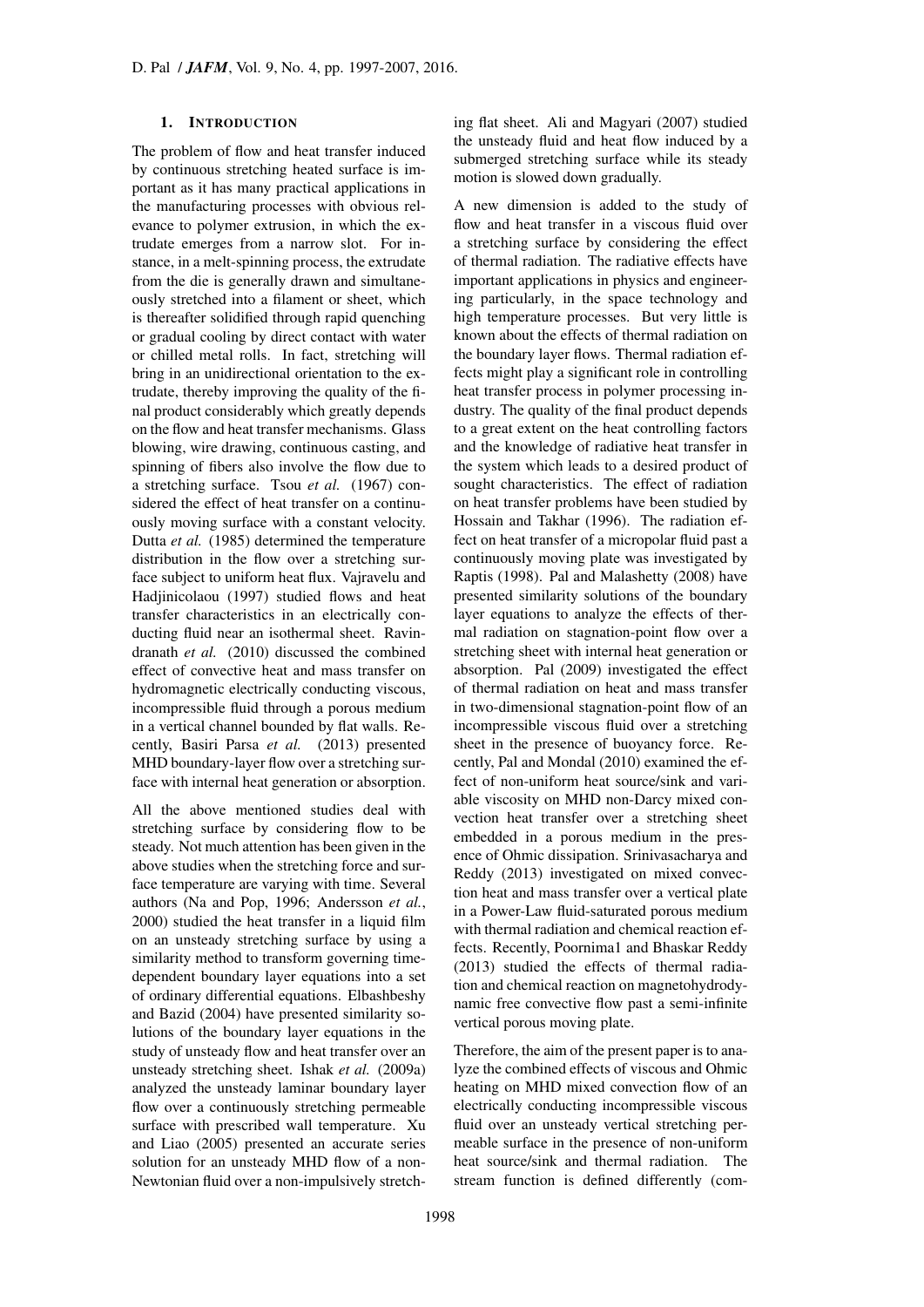pared to uniform stretching sheet case) in arriving at the non-linear ordinary differential equations. These non-linear equations along with the appropriate boundary conditions are then solved by employing a numerical shooting technique with Runge-Kutta-Fehlberg integration scheme to study the effect of unsteadiness on heat transfer in the laminar flow in a porous medium past a semi-infinite stretching sheet. The results of these studies are of great importance, for example in the prediction of skin-friction (or shear wall stress rate) as well as heat transfer rate over a stretching sheet which would find applications in technological and manufacturing industries such as polymer extrusion to obtain quality final product.

#### 2. MATHEMATICAL FORMULATIONS

Consider an unsteady two-dimensional laminar mixed convection boundary layer flow due to stretching vertical permeable sheet in a quiescent viscous incompressible fluid which issues from a thin slit, as shown in Fig. 1. The abbreviations VBL and TBL mentioned in Fig. 1. mean velocity boundary layer and thermal boundary layer, respectively. It is assumed that for time  $t < 0$  the fluid and heat flows are steady and at time  $t = 0$ , the sheet is impulsively stretched with the velocity  $U_w(x,t)$  along the *x*-axis, keeping the origin fixed in the fluid of ambient temperature *T*∞. The *x*-axis is taken along the stretching surface in the direction of the motion and the *y*-axis is perpendicular to the sheet in the outward direction towards the fluid of ambient temperature *T*∞. The flow is assumed to be confined in a region  $y > 0$ . The flow is caused by the stretching of the sheet which moves in its own plane with the surface velocity  $U_w(x,t) = ax/(1-ct)$ , where *a*(stretching rate) and *c* are positive constants having dimension time <sup> $-1$ </sup> (with  $ct < 1, c \ge 0$ ). It is noted that the stretching rate  $a/(1-ct)$  increases with time since  $a > 0$ .

In order to get the effect of temperature difference between the surface and the ambient fluid, we consider the non-uniform heat source/sink in the flow. The wall mass suction velocity is  $V_w = V_w(x, t)$ , which will be determined later. The flow is subject to a transverse uniform magnetic field of strength  $\vec{B}$  = (0*,B,0*). Application of such a magnetic field stabilizes the boundary layer flow. The magnetic Reynolds number is assumed to be small so that the induced magnetic field is negligible. We also take the strength of the electric field due to polarization of the electric charges to be negligi-



Fig. 1. Schematic diagram of the problem.

bly small. Under these assumptions along with the Boussinesq and boundary layer approximations, the governing unsteady basic boundary layer equations for momentum and heat transfer in the presence of thermal radiation and nonuniform source/sink may be written as

$$
\frac{\partial u}{\partial x} + \frac{\partial v}{\partial y} = 0 , \qquad (1)
$$

$$
\frac{\partial u}{\partial t} + u \frac{\partial u}{\partial x} + v \frac{\partial u}{\partial y} = v \frac{\partial^2 u}{\partial y^2} + g \beta (T - T_{\infty}) - \frac{\sigma B^2(t)}{\rho} u ,
$$
\n(2)

$$
\frac{\partial T}{\partial t} + u \frac{\partial T}{\partial x} + v \frac{\partial T}{\partial y} = \frac{\kappa}{\rho c_p} \frac{\partial^2 T}{\partial y^2} + \frac{v}{c_p} \left(\frac{\partial u}{\partial y}\right)^2
$$

$$
-\frac{\sigma B^2(t)}{\rho c_p} u^2 - \frac{1}{\rho c_p} \frac{\partial q_r}{\partial y} + \frac{q'''}{\rho c_p}, \quad (3)
$$

where  $u$  and  $v$ , respectively are the velocity components along *x−* and *y−* directions, *t* is the time, g is the acceleration due to gravity, β is the thermal expansion coefficient,  $\sigma$  and  $B_0$ are the electric conductivity and magnetic field, respectively. *T* is the temperature inside the boundary layer,  $c_p$  is the specific heat at constant pressure,  $\kappa$  is the thermal conductivity,  $\mu$ is the fluid viscosity,  $v = \mu/\rho$  is the kinematics viscosity of the fluid and  $\rho$  is density of fluid and  $B^2(t) = B_0^2(1 - ct)^{-1}$ . Temperature of the stretching surface is  $T_w(x,t)$ ,  $T_\infty$  is the temperature far away from the stretching surface with  $T_w > T_\infty$  and  $V_w = -(\nu U_w / x)^{1/2} f(0)$  represent the mass transfer at the surface with  $V_w > 0$  for injection and  $V_w < 0$  for suction (see Ishak *et al.*, 2009b).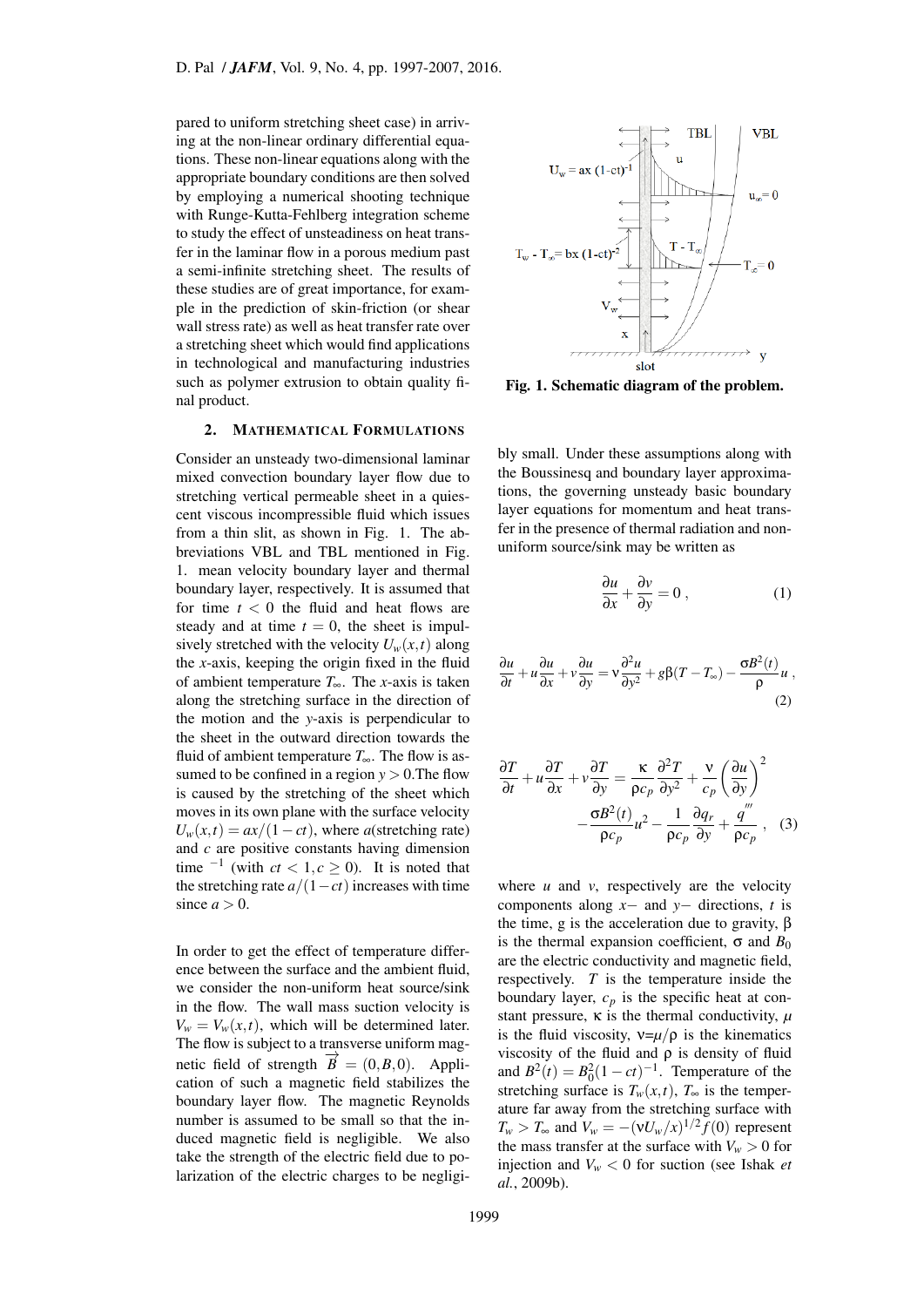The associated boundary conditions to the problem are

$$
u = U_w(x,t), \quad v = V_w, \quad T = T_w(x,t) \quad at \quad y = 0,
$$
 (4)

$$
u \to 0, \quad T \to T_{\infty} \qquad \text{as } y \to \infty \,.
$$
 (5)

To transform the governing equations into a set of similarity equations, the following dimensionless parameters are introduced (see Fang *et al.*, 2009)

$$
\Psi(x, y) = \left(\frac{va}{1 - ct}\right)^{\frac{1}{2}} x f(\eta), \quad (6)
$$

$$
\eta = \sqrt{\frac{a}{v(1 - ct)}} y, \quad (7)
$$

where  $\Psi(x, y, t)$  is the stream function defined as

$$
u = \frac{\partial \Psi}{\partial y} = ax(1 - ct)^{-1} f'(\eta) , \qquad (8)
$$

<span id="page-3-0"></span>and

$$
v = -\frac{\partial \Psi}{\partial x} = -\left[va(1 - ct)^{-1}\right]^{\frac{1}{2}} f(\eta) , \quad (9)
$$

which identically satisfies the conservation of mass Eq. (1).

The non-uniform heat source/sink, *q ′′′* (Tsai *et al.*, 2008), is modelled as

$$
q''' = \frac{\kappa U_w(x)}{xv} [A^*(T_w - T_\infty)e^{-\eta} + (T - T_\infty)B^*],
$$
 (10)

<span id="page-3-1"></span>where  $A^*$  and  $B^*$  are parameters of spacedependent and temperature-dependent heat generation/absorption, respectively. It is to be noted that the case  $A^* > 0, B^* > 0$  corresponds to in $t$  ternal heat source and that  $A^* < 0, B^* < 0$  corresponds to internal heat sink. It should be noted that when  $t = 0$  (initial motion), Eqs. (2)-(4) describe the case of steady flow over a stretching sheet. The surface temperature of the sheet  $T_w$  is considered as a function of the distance *x* from the slot and time *t* in the form

$$
T_w = T_{\infty} + \frac{bx}{(1 - ct)^2} , \qquad (11)
$$

where *b* is constant with  $b \geq 0$ . Both heating  $(T_w > T_\infty)$  and cooling  $(T_w < T_\infty)$  of the sheet are considered, which correspond to assisting and opposing flows, respectively. The particular form of  $U_w(x,t)$  and  $T_w(x,t)$  presented in this paper has been chosen in order to devise a similarity transformation (see Ishak *et al.*, 2009a), which transform the governing partial differential equations (2)-(4) into a set of highly nonlinear ordinary differential equations.

The non-dimensional temperature is taken of the following form:

$$
T(x,y) = T_{\infty} + \frac{bx}{(1 - ct)^2}, \quad \theta(\eta) = \frac{T - T_{\infty}}{T_w - T_{\infty}}.(12)
$$

It must be noted that the expressions  $(8) - (10)$ , on which the analysis is based are valid only for  $t < c^{-1}$ .

By using Rosseland approximation, t[he](#page-3-0) r[adia](#page-3-1)tive heat flux is given by

$$
q_r = -\frac{4\sigma^*}{3K^*} \frac{\partial T^4}{\partial y} \,,\tag{13}
$$

where  $\sigma^*$  and  $K^*$  are respectively the Stephan-Boltzman constant and the mean absorption coefficient. We assume the differences within the flow are such that  $T^4$  can be expressed as a linear function of temperature. Expanding  $T^4$  in a Taylor series about *T*∞ and neglecting higher order terms thus,  $T^4$ 4

$$
A^4 \cong 4T_{\infty}T - 3T_{\infty}^4.
$$

Substituting Eqs.  $(8)-(13)$  into  $(3)-(6)$ , we obtain the following similarity equations

$$
f''' + ff'' - f'^2 - \alpha \left(f' + \frac{1}{2}\eta f''\right) + \lambda \theta - Mf' = 0,
$$
\n(14)

<span id="page-3-2"></span>
$$
\frac{1+Nr}{Pr} \theta'' - f'\theta + f\theta' - \alpha \left(2\theta + \frac{1}{2}\eta\theta'\right)
$$

$$
+ \frac{1}{Pr}(A^*f' + B^*\theta) + Ec\left(Mf'^2 + f''^2\right) = 0 , (15)
$$

<span id="page-3-4"></span>where  $Pr = \frac{\mu c_p}{\kappa}$  is the Prandtl number,  $Nr =$  $\frac{16σ*T_{\infty}^3}{3K*_{\kappa}}$  is the thermal radiation parameter, α =  $\frac{c}{a}$ is a parameter that measures the unsteadiness. Further  $\lambda$  is the buoyancy or mixed convection parameter defined as  $\lambda = Gr_x/Re_x^2$ , in which  $Gr_x = g\beta(T_w - T_\infty)x^3/v^2$  is the local Grashof number,  $Ec = U_w^2/[c_p(T_w - T_w)]$  is the Eckert number,  $M = \sigma B_0^2 / (a\rho)$  is the magnetic parameter and  $Re_x = U_w x/v$  is the local Reynolds number. It is to be noted that  $\lambda > 0$  and  $\lambda < 0$  correspond to assisting and opposing flows respectively, whereas  $\lambda = 0$  is referred to the case of forced convection.

The boundary conditions (4)-(5) now become

<span id="page-3-3"></span>
$$
f(0) = f_0, \quad f'(0) = 1, \ \theta(0) = 1, \tag{16}
$$

$$
f'(\infty) \to 0, \ \ \theta(\infty) \to 0 \ , \tag{17}
$$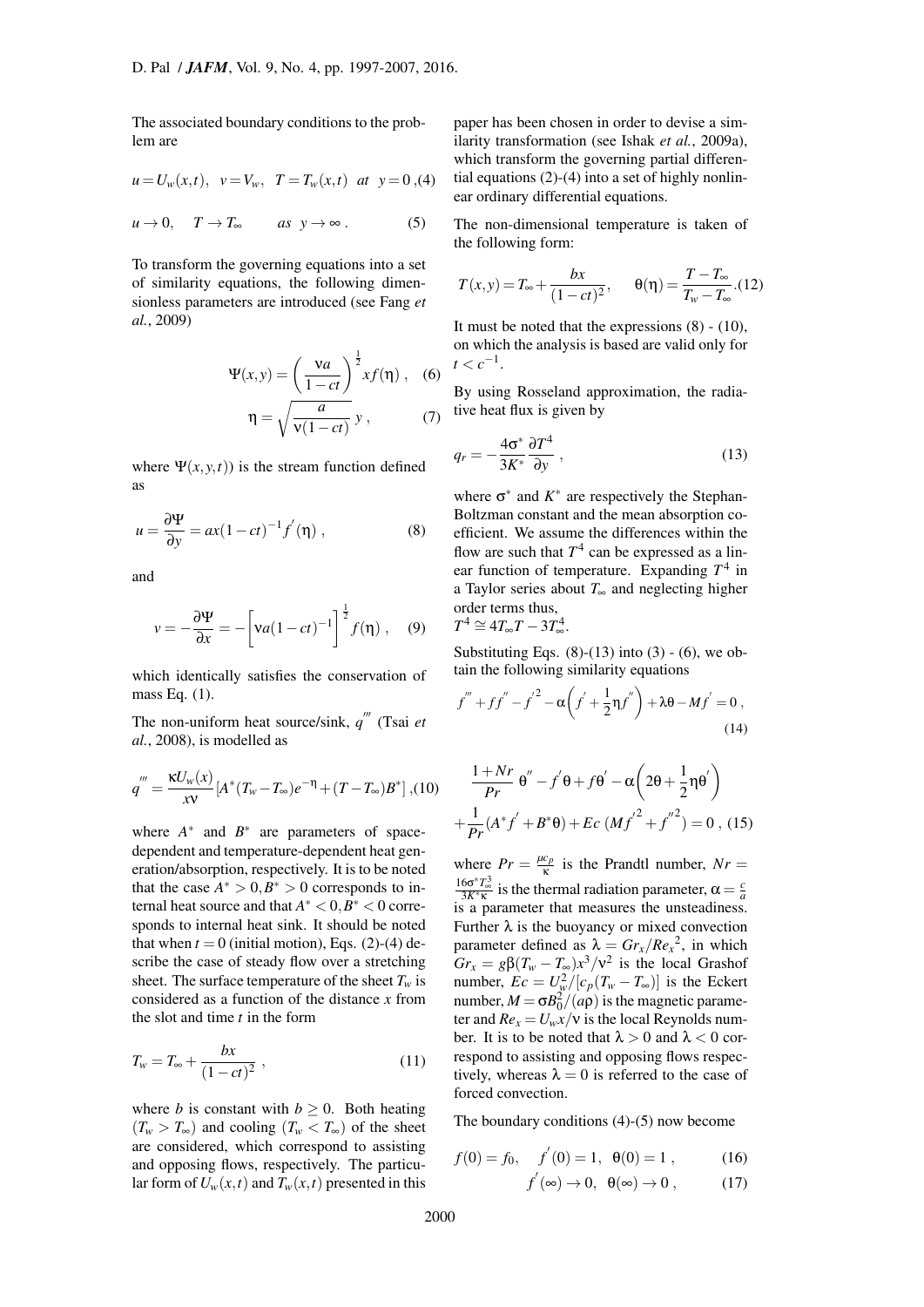where  $f(0) = f_0$  with  $f_0 < 0$  and  $f_0 > 0$  corresponding to injection and suction, respectively.

In Eqs. (14) - (17), prime denotes derivative with respect to  $\eta$ . It is worth mentioning that the Eq. (15) reduces to Ishak *et al.* (2009a) as  $Nr, A^*, B^* \to 0.$ 

The q[uan](#page-3-2)titi[es o](#page-3-3)f physical interest in this problem are the skin friction coefficient  $C_f$  and the local [Nu](#page-3-4)sselt number,  $Nu_x$ , which are defined as

$$
C_f = \frac{\tau_w}{\rho U_w^2/2}, \quad Nu_x = \frac{xq_w}{\kappa (T_w - T_\infty)}, \quad (18)
$$

<span id="page-4-1"></span>where the wall shear stress  $\tau_w$  and the surface heat flux *q<sup>w</sup>* are given by

$$
\tau_{w} = \mu \left( \frac{\partial u}{\partial y} \right)_{y=0}, \quad q_{w} = -\kappa \left( \frac{\partial T}{\partial y} \right)_{y=0}, (19)
$$

<span id="page-4-0"></span>with  $\mu$  and  $\kappa$  being dynamic viscosity and thermal conductivity, respectively.

Using Eq. (19), quantity (18) can be expressed as

$$
\frac{1}{2} C_f Re_x^{\frac{1}{2}} = f''(0), \qquad Nu_x/\sqrt{Re_x} = -\theta'(0). (20)
$$

It is to be noted that the present problem reduces to steady-state flow in the absence of magnetic field, viscous and Ohmic dissipations, thermal radiation and non-uniform heat source/sink (i.e. *M* = *Ec* = *Nr* = *A*<sup>\*</sup> = *B*<sup>\*</sup> = 0) for α = 0, then the closed-form solutions for velocity and temperature fields, in terms of Kummer's functions, are respectively given by (Ishak *et al.*, 2009a) as

$$
f(\eta) = 1 - e^{-\eta},\tag{21}
$$

$$
\theta(\eta) = \frac{M(2, Pr + 1, -Pr.e^{-\eta})}{M(2, Pr + 1, Pr)} e^{(1 - \eta - e^{-\eta})Pr}, (22)
$$

where  $M(a, b, z)$  denotes the confluent hypergeometric function (see Abramowitz and Stegun, 1965) as follows

$$
M(a,b,z) = 1 + \sum_{n=1}^{\infty} \frac{a_n z^n}{b_n n!}
$$
 (23)

where

$$
a_n = a(a+1)(a+2)...(a+n-1),
$$
  
\n
$$
b_n = b(b+1)(b+2)...(b+n-1).
$$
 (24)

Thus using Eqs. (21) and (22), the skin friction coefficient  $f''(0)$  and local Nusselt  $-\theta'(0)$  are given by

$$
f^{''}(0) = -1 \t{,} \t(25)
$$

$$
\theta'(0) = -\frac{2Pr}{1+Pr} \frac{M(3, Pr+2, Pr)}{M(2, Pr+1, Pr)}.
$$
 (26)

#### 3. THE METHOD OF SOLUTION

The coupled ordinary differential Eqs. (14) - (15) are of third order in *f* and second order in θ, which have been reduced to a system of five simultaneous equations of first-order for five unknowns. In order to solve this s[yste](#page-3-2)m [of e](#page-3-4)quations numerically we require five initial conditions but two initial conditions on *f* and one initial condition on θ are known. However, the values of  $f'$  and  $\theta$  are known at  $\eta \to \infty$ . Thus, these two end conditions are utilized to produce two unknown initial conditions at  $\eta = 0$ by using shooting technique. The most crucial factor of this scheme is to choose the appropriate finite value of  $\eta_{\infty}$ . Thus to estimate the value of  $\eta_{\infty}$ , we start with some initial guess value and solve the boundary value problem consisting of Eqs.  $(14)$  and  $(15)$  to obtain  $f''(0)$  and  $\theta'(0)$ . The solution process is repeated with another large value of  $\eta_{\infty}$  until two successive values of  $f''(0)$  and  $\theta'(0)$  differ only after desired signific[ant](#page-3-2) digit. [Th](#page-3-4)e last value of  $\eta_{\infty}$  is taken as the finite value of the limit  $\eta \rightarrow \infty$  for a particular set of physical parameters for determining velocity  $f(\eta)$  and temperature  $\theta(\eta)$ in the boundary layer. After knowing all the five initial conditions we solve this system of simultaneous equations using fifth-order Runge-Kutta-Fehlberg integration scheme. The value of  $\eta_{\infty}$  was selected to vary from 3 to 25 depending upon the physical parameters such as Prandtl number, non-uniform heat source/sink parameter, thermal radiation parameter and unsteadiness parameter so that no numerical oscillations would occur. The code was validated using the previously reported values (Grubka, Bobba, 1985; Ishak *et al.*, 2009a) and exact solutions (Ishak *et al.*, 2007) under some limiting cases. During the computation, the shooting error was controlled by keeping it to be less than 10*−*<sup>6</sup> . Thus, the coupled nonlinear boundary value problem of third-order in *f* and second-order in  $\theta$  has been reduced to a system of five simultaneous equations of first-order for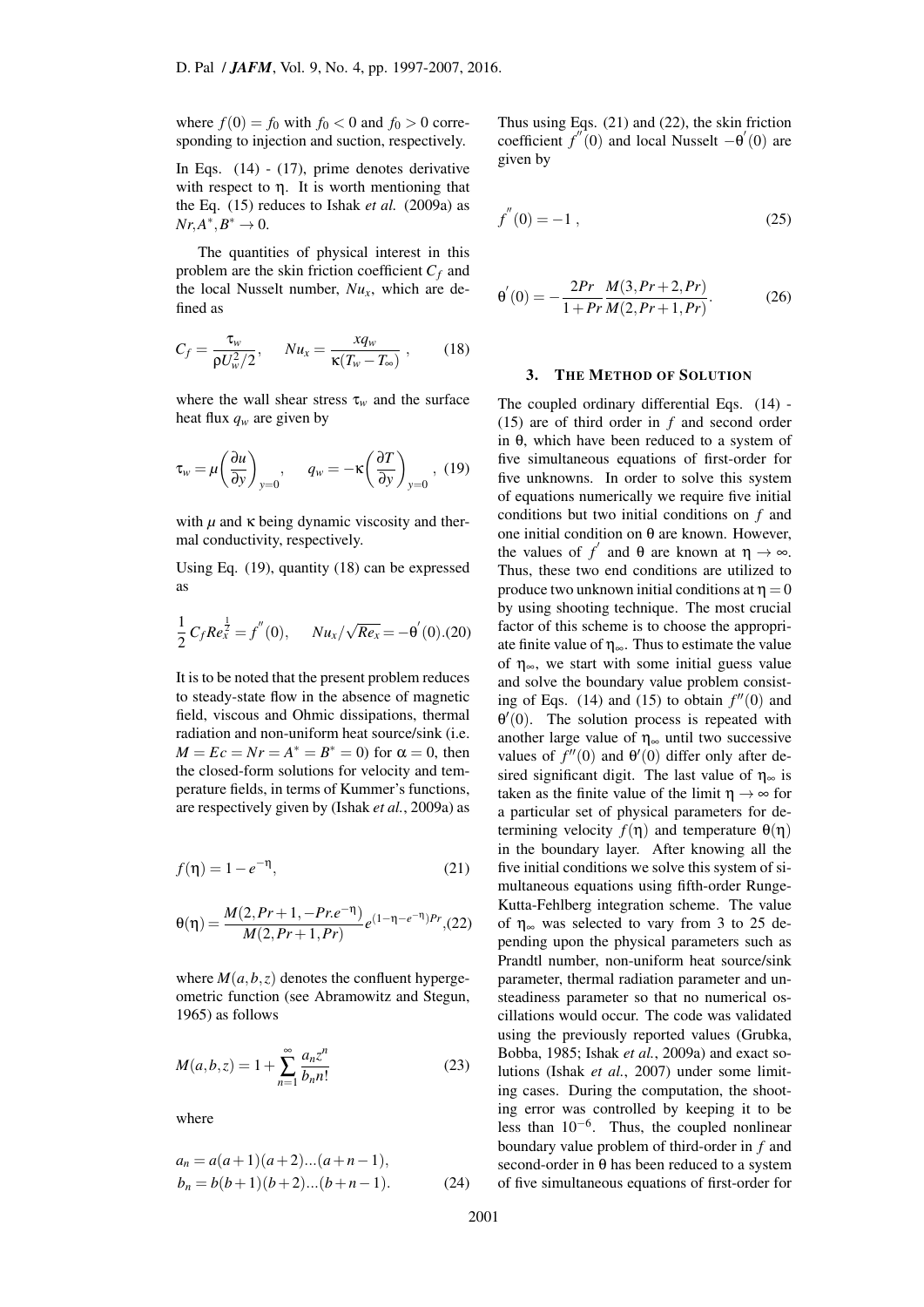five unknowns as follows:

$$
f'_1 = f_2, \t f'_2 = f_3,
$$
  
\n
$$
f'_3 = -f_1 f_3 + f_2^2 + \alpha (f_2 + \frac{1}{2} \eta f_3) - \lambda f_4 + M f_2,
$$
  
\n
$$
f'_4 = f_5,
$$
  
\n
$$
f'_5 = -\frac{Pr}{(1 + Nr)} \left[ f_1 f_5 - f_2 f_4 - \alpha (2 f_4 + \frac{1}{2} \eta f_5) + \frac{1}{Pr} (f_2 A^* + f_4 B^*) + Ec(M f_2^2 + f_3^2) \right],
$$
  
\n(27)

where  $f_1 = f$ ,  $f_2 = f'$ ,  $f_3 = f''$ ,  $f_4 = \theta$ ,  $f_5 =$ θ *′* and a prime denotes differentiation with respect to η.

The boundary conditions now become

$$
f_1 = 0,
$$
  $f_2 = 0,$   $f_3 = \beta,$   $f_4 = 1,$   
\n $f_5 = \gamma$  at  $\eta = 0$ , (28)  
\n $f_2 = 0,$   $f_4 = 0$  as  $\eta \to \infty$ . (29)

Since  $f_3(0)$  and  $f_5(0)$  are not prescribed so we have to start with the initial approximations as  $f_3(0) = \beta_0$  and  $f_5(0) = \gamma_0$ . Let  $\beta$  and  $\gamma$  be the correct values of  $f_3(0)$  and  $f_5(0)$ , respectively. The resultant system of five ordinary differential equations is integrated using fifth-order Runge-Kutta-Fehlberg method and denote the values of  $f_3$  and  $f_5$  at  $\eta = \eta_{\infty}$  by  $f_3(\beta_0, \gamma_0, \eta_{\infty})$ and  $f_5(\beta_0, \gamma_0, \eta_\infty)$ , respectively. Since  $f_3$  and *f*<sub>5</sub> at  $η = η_{\infty}$  are clearly function of β and γ, they are expanded in Taylor series around  $β - β<sub>0</sub>$  and γ – γ<sub>0</sub>, respectively by retaining only the linear terms. The use of difference quotients is made for the derivatives appeared in these Taylor series expansions. Thus, after solving the system of Taylor series expansions for  $δβ = β - β<sub>0</sub>$  and  $δγ = γ - γ<sub>0</sub>$ , we obtain the new estimates  $β_1 = β_0 + δβ_0$  and  $γ_1 = γ_0 + δγ_0$ . Next the entire process is repeated starting with  $f_1(0), f_2(0), \beta_1, f_4(0)$  and  $\gamma_1$  as initial conditions. Iteration of the whole outlined process is repeated with the latest estimates of β and γ until prescribed boundary conditions are satisfied. Finally,  $\beta_n = \beta_{n-1} + \delta \beta_{n-1}$ and  $\gamma_n = \gamma_{n-1} + \delta \gamma_{n-1}$  for  $n = 1, 2, 3, ...$  are obtained which seemed to be the most desired approximate initial values of  $f_3(0)$  and  $f_5(0)$ . In this way all the five initial conditions are determined. Now it is possible to solve the resultant system of five simultaneous equations by fifth-order Runge-Kutta-Fehlberg integration scheme so that velocity and temperature fields for a particular set of physical parameters can easily be obtained. The results are provided in several tables and graphs.

## 4. DISCUSSION OF THE RESULTS

The transformed momentum and heat transfer equations (14) and (15) subject to the boundary conditions (16) and (17) for the flow of Newtonian fluid over a stretching sheet were approximated by a system of non-linear ordinary differential equations. These equations were solved numerically using Runge-Kutta-Fehlberg method with shooting technique. In order to verify the accuracy of the present numerical method, we have shown a comparison of the present results for skin friction coefficient with the exact solution when  $f_0 = \alpha = A^*$  $B^* = \lambda = 0.0$  and results are tabulated in Table 1. Also, a comparison of the present results for wall temperature gradient *−*θ *′* (0) for  $\alpha = 0.0, 1.0$  and for various values of *Pr* and  $\lambda$ with those of Grubka and Bobba (1985), Ishak *et al.* (2009a) and exact solution reported in Ishak *et al.* (2007), in the absence of nonuniform heat source/sink (i.e.  $A^* = B^* = 0.0$ ) are tabulated in Table 2. From these Tables 1- 2, it is noted that the comparisons are in excellent agreement with the previously published work which verifies the accuracy of the numerical method used in the present work.

It is also observed that the present results co-

Table 1 Comparison of skin friction coefficient *f ′′*(0) for various values of *Pr* when  $A^* = 0.0, B^* = 0.0$  with the exact solution

|          | oviuuvii |      |                |             |  |  |  |  |
|----------|----------|------|----------------|-------------|--|--|--|--|
| $\alpha$ | λ        | Pr   | Exact          | Present     |  |  |  |  |
|          |          |      | solution       | result      |  |  |  |  |
|          |          |      | (Ishak et al.) |             |  |  |  |  |
|          |          |      | (2007)         |             |  |  |  |  |
| 0.0      | 0.0      | 0.72 | $-1.000000$    | $-1.000000$ |  |  |  |  |
|          |          | 1.0  | $-1.000000$    | $-1.000000$ |  |  |  |  |
|          |          | 3.0  | $-1.000000$    | $-1.000000$ |  |  |  |  |
|          | 1.0      | 1.0  |                | $-0.560752$ |  |  |  |  |
|          | 2.0      |      |                | $-0.177824$ |  |  |  |  |
|          | 3.0      |      |                | 0.176881    |  |  |  |  |
| 1.0      | 0.0      |      |                | $-1.320522$ |  |  |  |  |
|          | 1.0      |      |                | $-1.000835$ |  |  |  |  |
|          | $-0.5$   | 10.0 |                | $-1.390258$ |  |  |  |  |
|          | 0.5      |      |                | $-1.251086$ |  |  |  |  |

incides very well with the exact solution (Ishak *et al.*, 2007). The slight deviation in the values may be due to the use of Runge-Kutta-Fehlberg method which has fifth order accuracy. This shows that the present results are very accurate. Further, the impact of some important physical parameters on skin friction coefficient *f ′′*(0) and wall temperature gradient -θ *′* (0) may be analyzed from Table 1 and 2. It is to be noted that the effect of increasing the unsteadiness param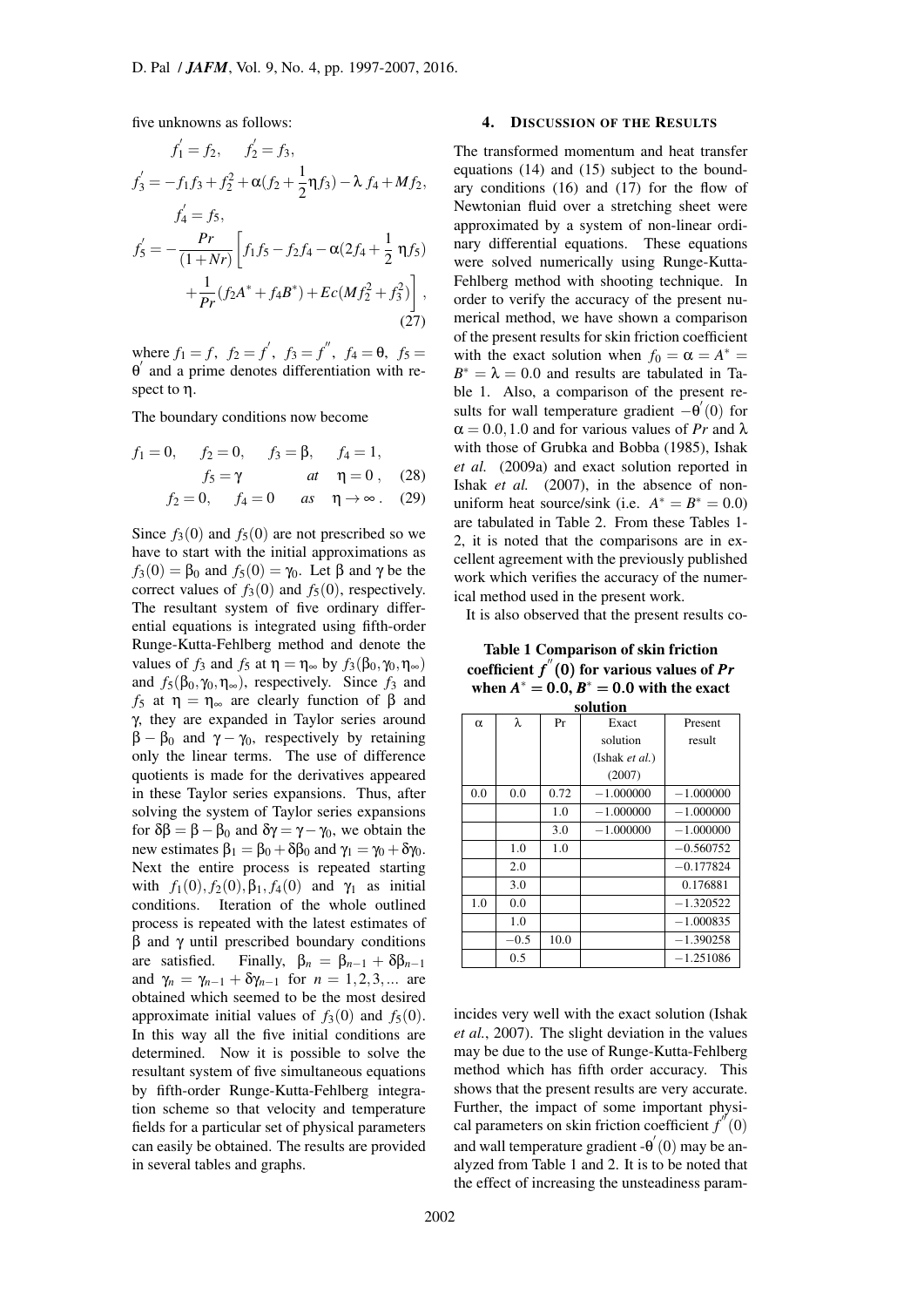eter,  $\alpha$ , is to decrease the skin friction coefficient  $f''(0)$  whereas the wall temperature gradient increases with unsteadiness parameter. It is also observed that the effect of buoyancy parameter  $\lambda$  is to increase the wall temperature gradient and the skin friction coefficient. Similarly the effect of Prandtl number is to increase the Nusselt number.

The combined effects of both *Nr* and *Ec* on temperature profiles are shown in the Fig. 2. It is observed from this figure that the effect of increasing the value of the thermal radiation parameter is to increase the temperature in the thermal boundary layer for both positive and negative values of the Eckert number far away from the stretching sheet. This is due to the fact that, the divergence of the radiative heat flux, ∂*qr/*∂*y*, as the Rosseland radiative absorptivity *K ∗* decreases (see expression for *Nr*) which in turn increases the rate of radiative heat transfer to the fluid which causes the fluid temperature to increase. In view of this fact, the effect of thermal radiation becomes more significant as  $Nr \rightarrow \infty$  and the radiation effects can be neglected when  $Nr = 0$ . It is found that in the absence of thermal radiation the temperature goes on decreasing towards negative temperature till it reaches to a minimum value in the boundary layer and thereafter the temperature starts increasing till it matches the boundary condition at  $\eta = \infty$  for the case when the value of the Eckert number is negative. Similar behavior is seen when  $Nr = 1.0$  but when  $Nr = 2.0$  negative value of the temperature is not noticed instead all the values are found to be positive which shows that thermal radiation appreciably influence the temperature profiles when  $Ec = -10$ . Further, when  $Ec = 10$  then there is formation of a peak temperature profile near the stretching sheet which decreases away from the sheet till it matches the boundary condition at  $\eta = \infty$ . The peak value of the temperature decreases with increase in the thermal radiation parameter *Nr*.

Figure 3 is aimed to shed light on the effect of the spatial-dependent internal heat generation/absorpion parameter *A ∗* on the temperature distribution in the boundary layer for a fixed value of  $B^*$  for the case when  $Ec = -2.0, 2.0$ . It is observed from this figure that the temperature distribution in the boundary layer increases with increase in the values of *A ∗* due to the fact that the presence of heat source  $(A^* > 0)$  generates heat in the boundary layer which causes the temperature of the fluid to increase and reverse effect is seen when  $(A^* < 0)$ . The influence of the temperature-dependent internal heat



Fig. 2. Temperature profiles vs. η for various values of *Nr* and *Ec* in assisting flow.



Fig. 3. Variation of temperature profiles with η for various values of *A ∗* and *Ec* in assisting flow.



Fig. 4. Variation of temperature profiles with η for various values of *B ∗* and *Ec* in assisting flow.

generation  $(B^* > 0)$  or absorption  $(B^* < 0)$  in the boundary layer on the temperature is similar to that of spatial-dependent internal heat generation or absorption is shown in the Fig. 4. Further, it is noted from this figure that the temperature decreases with increase in the heat absorption (sink)  $(A^* < 0, B^* < 0)$  which is due to the fact that the thermal boundary layer thickness decreases with increase in the heat absorption (sink)  $(B^* < 0)$  parameter. Further, it is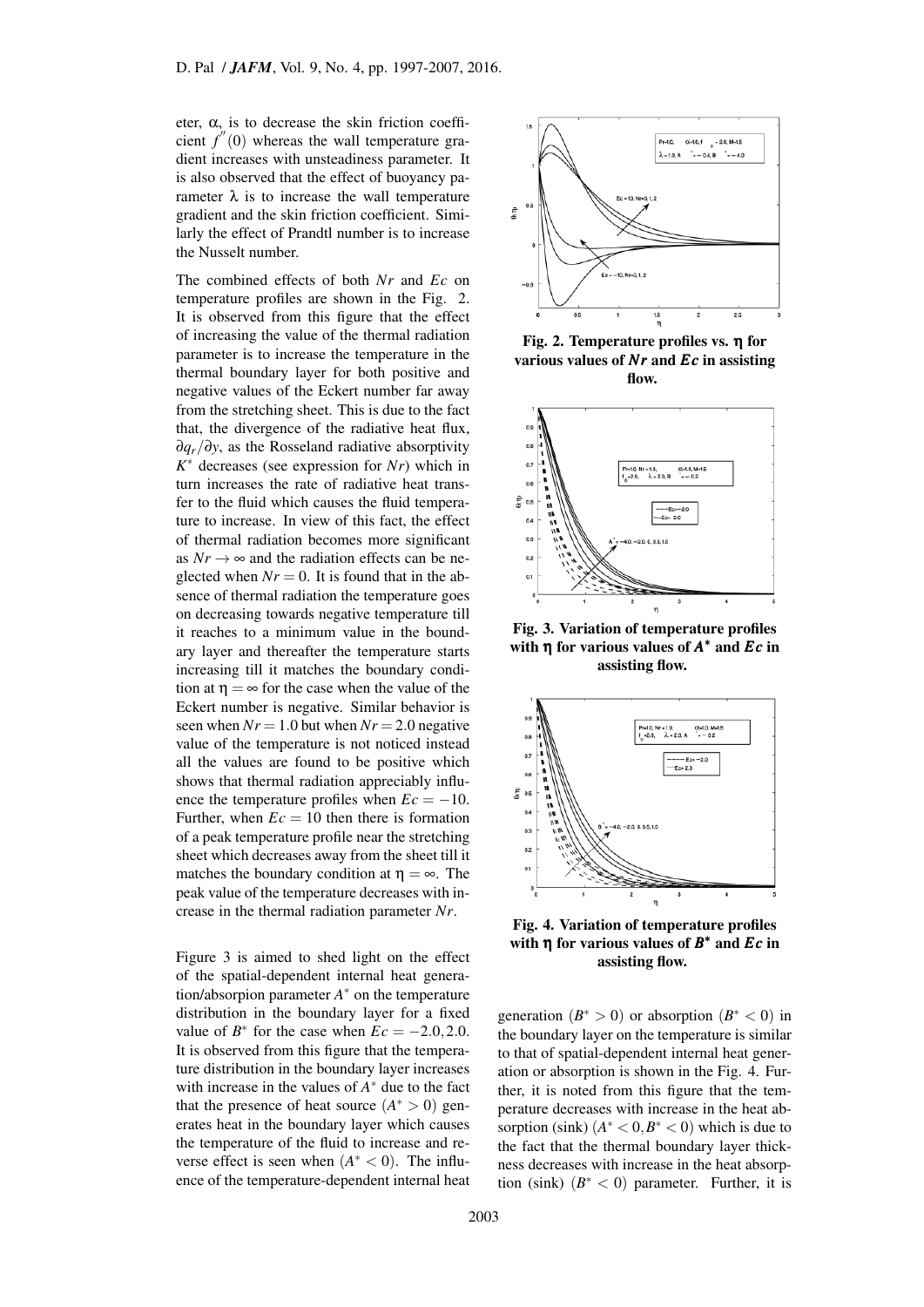| $\alpha$ | λ      | Pr      | Grubka and   | Ishak et al. | Exact                 | Present     |  |  |
|----------|--------|---------|--------------|--------------|-----------------------|-------------|--|--|
|          |        |         | Bobba (1985) | (2009b)      | sol. (Ishak           | results     |  |  |
|          |        |         |              |              | <i>et al.</i> , 2007) |             |  |  |
| $\Omega$ | 0.0    | 0.72    | 0.8086       | 0.8086       | 0.808631350           | 0.80863135  |  |  |
|          |        | $1.0\,$ | 1.0000       | 1.0000       | 1.000000000           | 1.00000000  |  |  |
|          |        | 3.0     | 1.9237       | 1.9237       | 1.923682594           | 1.92368256  |  |  |
|          |        | 7.0     |              | 3.0723       | 3.072250207           | 3.07225020  |  |  |
|          |        | 10.0    | 3.7207       | 3.7207       | 3.720673901           | 3.72067391  |  |  |
|          |        | 100.0   | 12.294       | 12.2941      | 12.29408326           | 12.29408350 |  |  |
|          | 1.0    | $1.0\,$ |              | 1.0873       |                       | 1.08727815  |  |  |
|          | 2.0    |         |              | 1.1423       |                       | 1.14233928  |  |  |
|          | 3.0    |         |              | 1.1853       |                       | 1.18529031  |  |  |
| 1        | 0.0    |         |              | 1.6820       |                       | 1.68199253  |  |  |
|          | 1.0    |         |              | 1.7039       |                       | 1.70391283  |  |  |
|          | $-0.5$ | 10.0    |              | 5.5585       |                       | 5.55850738  |  |  |
|          | 0.5    |         |              | 5.5690       |                       | 5.56899157  |  |  |

Table 2 Comparison of results of *−*θ *′* (0) at the wall with Grubka and Bobba (1985), Ishak *et al.* (2009b) and exact solution (Ishak *et al.*, 2007) for *A ∗* = *B ∗* = 0*.*0



Fig. 5. Variation of skin friction coefficient profiles with  $Pr$  for various values of  $\alpha$  in assisting flow.

observed that the boundary layer thickness increases as  $B^* > 0$  increases which results in the higher value of temperature  $\theta$  in the thermal boundary layer. The patterns of the temperature profiles in the boundary layer do not show any appreciable change though there is change in the values of the temperature in the boundary layer due to increase in the value of  $A^*$  or  $B^*$ .

The combined effects of the Prandtl number *Pr* and unsteady stretching parameter  $\alpha$  on local skin friction coefficient and Nusselt number are shown in Figs. 5-6. From Fig. 5, it is observed that the local skin-friction coefficient *f ′′*(0) decreases with increase in the Prandtl number for



Fig. 6. Variation of Nusselt number profiles with *Pr* for various values of  $\alpha$  in assisting flow.

all the values of  $\alpha$ . Further  $f''(0)$  decreases with the unsteady stretching parameter  $\alpha$  keeping *Pr* fixed. Fig. 6 represents the behavior of the Prandtl number on the local Nusselt number *−*θ *′* (0). It is analyzed that the unsteady stretching parameter  $\alpha$  increases the local Nusselt number and similar behavior is seen in the case of increasing the value of the Prandtl number. Figs. 7-8, respectively show the variation of local skin-friction coefficient and local Nusselt number against *A ∗* for different stretching parameter α. It is seen that increasing the unsteady stretching parameter  $\alpha$  decreases the local skin-friction coefficient whereas its effect is to increase the local Nusselt number for all the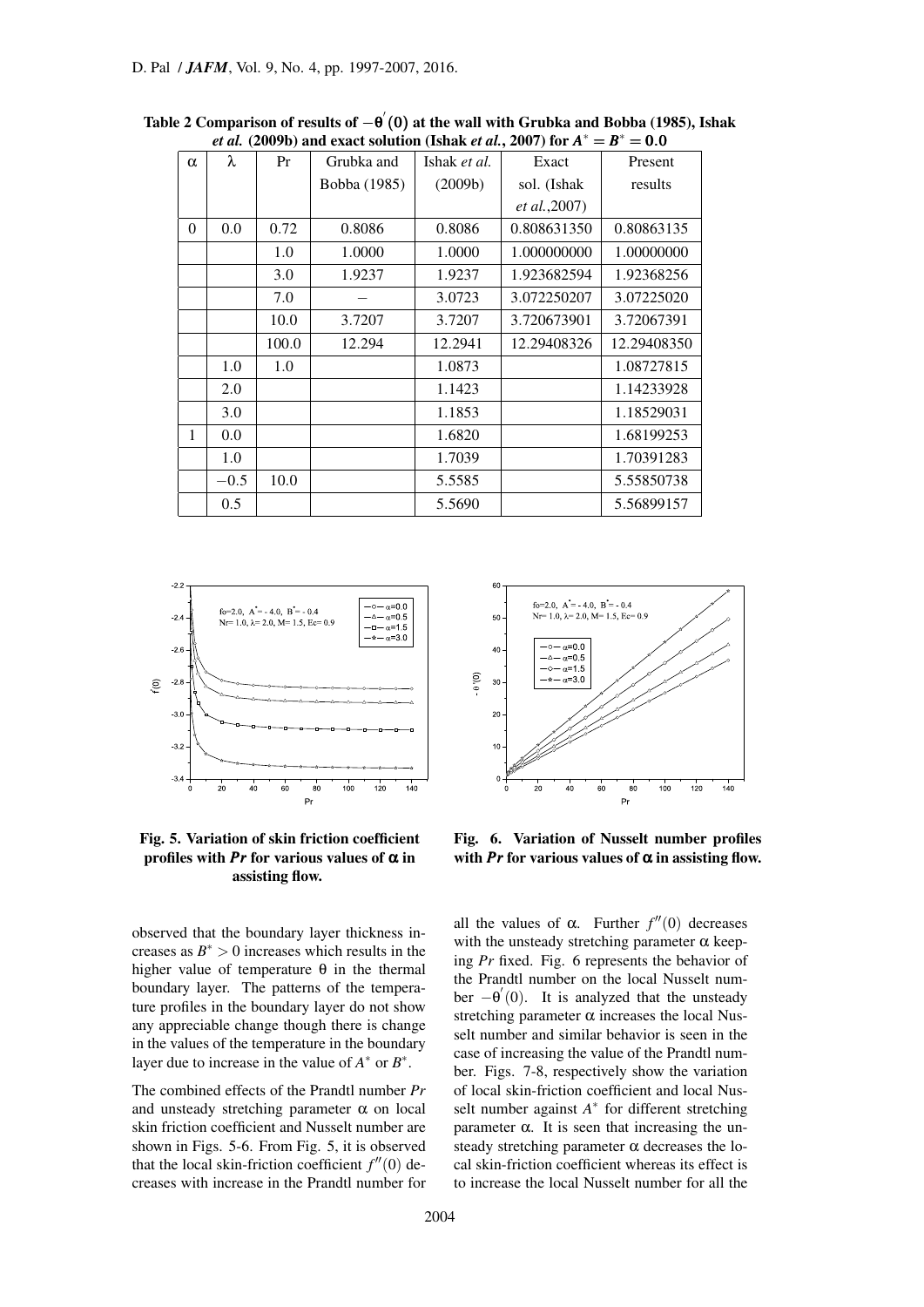

Fig. 7. Variation of skin friction coefficient profiles with  $A^*$  for various values of  $\alpha$  in assisting flow.



Fig. 8. Variation of Nusselt number profiles with  $A^*$  for various values of  $\alpha$  in assisting flow.

values of  $A^*$ . Further, it is also seen that the skin-friction coefficient increases with increasing the value of *A ∗* whereas opposite effect of *A ∗* is seen on the local Nusselt number for all the values of  $\alpha$ . Fig. 9. depicts the variation of skin-friction coefficient with *B ∗* for various values of α. It is noted from this figure that the local skin-friction coefficient increases with increasing the values of *B ∗* whereas reverse effect is seen by increasing the value of  $α$ . From Fig. 10. it is observed that the effect of increasing the value of  $B^*$  is to decrease the value of local Nusselt number whereas opposite trend is seen by increasing the values of  $\alpha$ .

### 5. CONCLUSION

The present work deals with studying heat and mass transfer in the laminar flow of an electrically conducting fluid past an unsteady permeable stretching surface in the presence of the transverse magnetic field and thermal radiation with non-uniform heat source/ sink. The ef-



Fig. 9. Skin-friction coefficient profiles with  $B^*$  for various values of  $\alpha$  in assisting flow.



Fig. 10. Nusselt number profiles with *B ∗* for various values of  $\alpha$  in assisting flow.

fects of various physical parameters on the heat transfer characteristics were examined. Numerical computations show that the present values of skin friction coefficient and local Nusselt number are in close agreement with those obtained by previous investigators in the absence of suction/injection, non-uniform heat generation/absorption and unsteadiness parameter. In the light of the present investigation, following conclusions are drawn:

(*i*) Viscous dissipation increases the temperature as it works like a heat source.

(*ii*) Velocity profiles increases in the assisting flow whereas reverse effect is observed in the opposing flow for both the values of  $Ec = -3, 3$ . (*iii*) Increasing the thermal radiation parameter leads to increase in the value of the temperature profiles for both the values of  $Ec = -10$ , 10.

(*iv*) Temperature profiles increase with increasing the values of the space-dependent and temperature-dependent heat source parameter whereas reverse effect is seen by in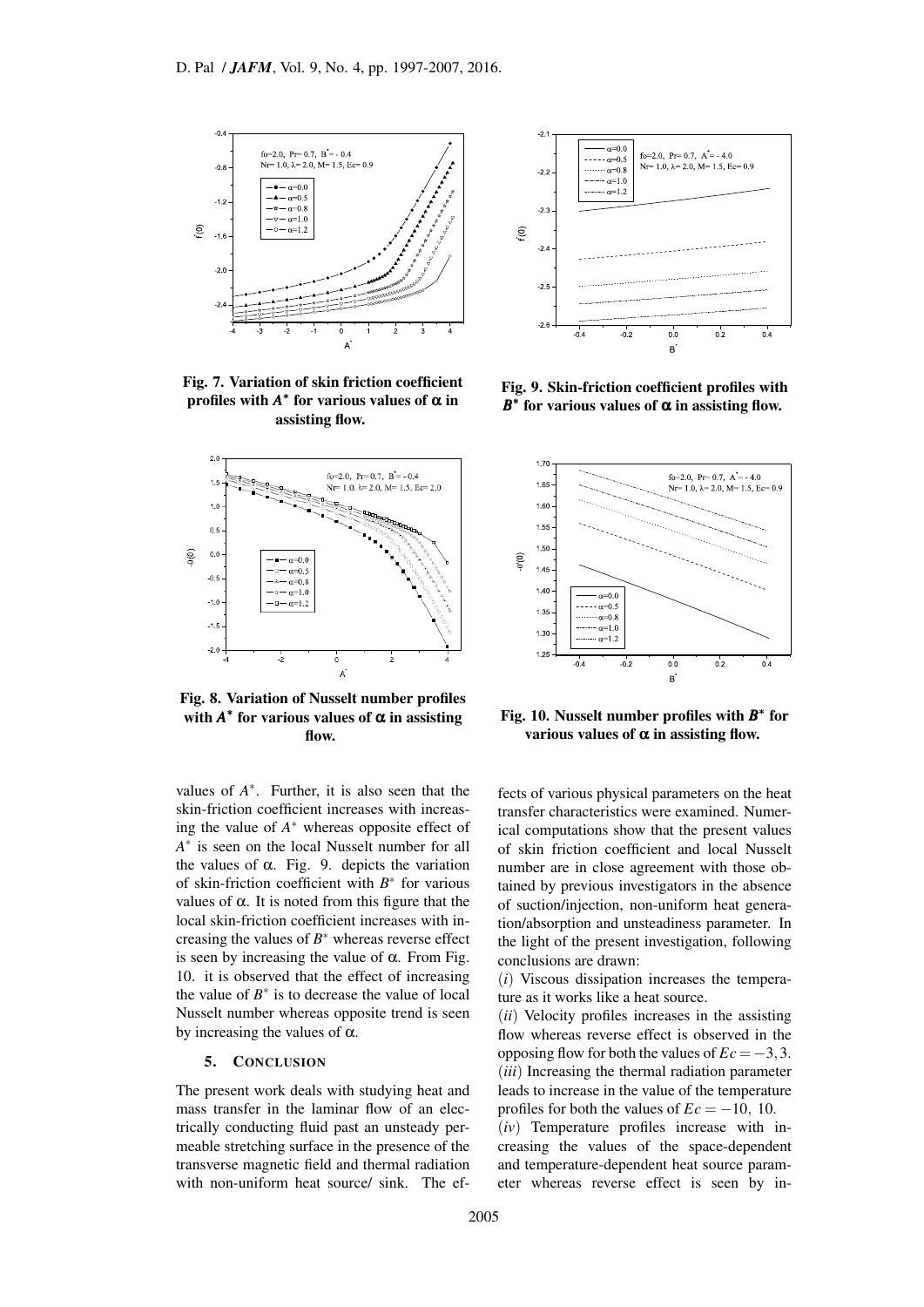creasing the space-dependent and temperaturedependent heat sink parameter. (*v*) Skinfriction coefficient decreases with increase in the unsteadiness parameter against *Pr,A ∗* and *B ∗* .

(*vi*) Nusselt number decreases due to increase in the unsteady stretching rate parameter when variations are observed against both temperature-dependent and space-dependent heat generation/absorption parameters.

### **REFERENCES**

- Abramowitz, M. and I. A. Stegun (1965). *Handbook of Mathematical Functions,* Dover, New York.
- Ali, M. E. and E. Magyari (2007). Unsteady fluid and heat flow induced by a submerged stretching surface while its steady motion is slow down gradually. *Int. J. Heat Mass Transf 50*, 188–195.
- Andersson, H. I., J. B. Aarseth and B. S. Dandapat (2000). Heat transfer in a liquid film on an unsteady stretching surface. *Int. J. Heat Mass Transf 43*, 69–74.
- Basiri Parsa A., M. M. Rashidi and T. Hayat (2013). MHD boundary-layer flow over a stretching surface with internal heat generation or absorption. *Heat Trans Asian Res 42*(6), 500-514.
- Dutta, B. K., P. Roy and A. S. Gupta (1985). Temperature field in flow over a stretching sheet with uniform heat flux. *Int. Comm. Heat Mass Transf 28*, 1234– 1237.
- Elbashbeshy, E. M. A. and M. A. A. Bazid (2004). Heat transfer over an unsteady stretching surface. *Heat Mass Transf 41*, 1-4.
- Fang, T., J. Zhang and S. Yao (2009). Viscous flow over an usteady shrinking sheet with mass transfer, Chin. Phys. *Phys. Lett 26*, 0147031-0147034.
- Grubka, L. J. and K. M. Bobba (1985). Heat transfer characteristics of a continuous stretching surface with variable temperature. *ASME J. Heat Transf. 107*, 248– 250.
- Hossain, M. A. and H. S. Takhar (1996). Radiation effect on mixed convection along a vertical plate with uniform surface temperature. *Int. J. Heat Mass Transf 31*, 243-248.
- Ishak, A., R. Nazar and I. Pop (2007). Mixed convection on the stagnation point flow towards a vertical, continuously stretch-

ing sheet. *ASME J Heat Transf 129*, 1087-1090.

- Ishak, A., R. Nazar and I. Pop (2009a). Boundary layer flow and heat transfer over an unsteady stretching vertical. *surface. Meccanica 44:* 369-375.
- Ishak, A., R. Nazar and I. Pop (2009b). Heat transfer over an unsteady stretching permeable surface with prescribed wall temperature. *Nonlinear Analysis: Real World Appls 10*, 2909–2913.
- Na, T. Y. and I. Pop (1996). Unsteady flow past a stretching sheet. *Mech. Res. Commun. 23*, 413–422.
- Pal, D. and M. S. Malashetty (2008). Radiation effects on stagnation-point flow over a stretching sheet with internal heat generation or absorption. *Int. J. Appl. Mech. Engg 13*, 427-439.
- Pal, D. (2009). Heat and mass transfer in stagnation-point flow towards a stretching surface in the presence of buoyancy force and thermal radiation. *Meccanica 44*, 145–158.
- Pal, D. and H. Mondal (2010). Effect of variable viscosity on MHD non-Darcy mixed convection heat transfer over a stretching sheet embedded in a porous medium with non-uniform heat source/sink. *Commun. Nonlinear Sci. Numer. Simul. 15*, 1553– 1564.
- Raptis, A. (1998). Flow of a micropolar fluid past a continuously moving plate by the presence of radiation. *Int. J. Heat Mass Transf. 41*, 2865–2866.
- Poornima T. and N. Bhaskar Reddy (2013). Effects of thermal radiation and chemical reaction on mhd free convective flow past a semi-infinite vertical porous moving plate. *Int. J. of Appl. Math and Mech. 9*(7), 23-46.
- Ravindranath, P., P. M. V. Prasad and D. R. V. Prasad Rao (2010). Computational hydromagnetic mixed convective heat and mass transsfer through a porous medium in a non-uniformly heated vertical channel with heat source and dissipation. *Computers and Mathematics with Appls. 59*, 803-811.
- Srinivasacharya D. and G. Swamy Reddy (2013). Mixed convection heat and mass transfer over a vertical plate in a powerlaw fluid-saturated porous medium with radiation and chemical reaction effects. *Heat Trans Asian Res. 42*(6), 485-499.